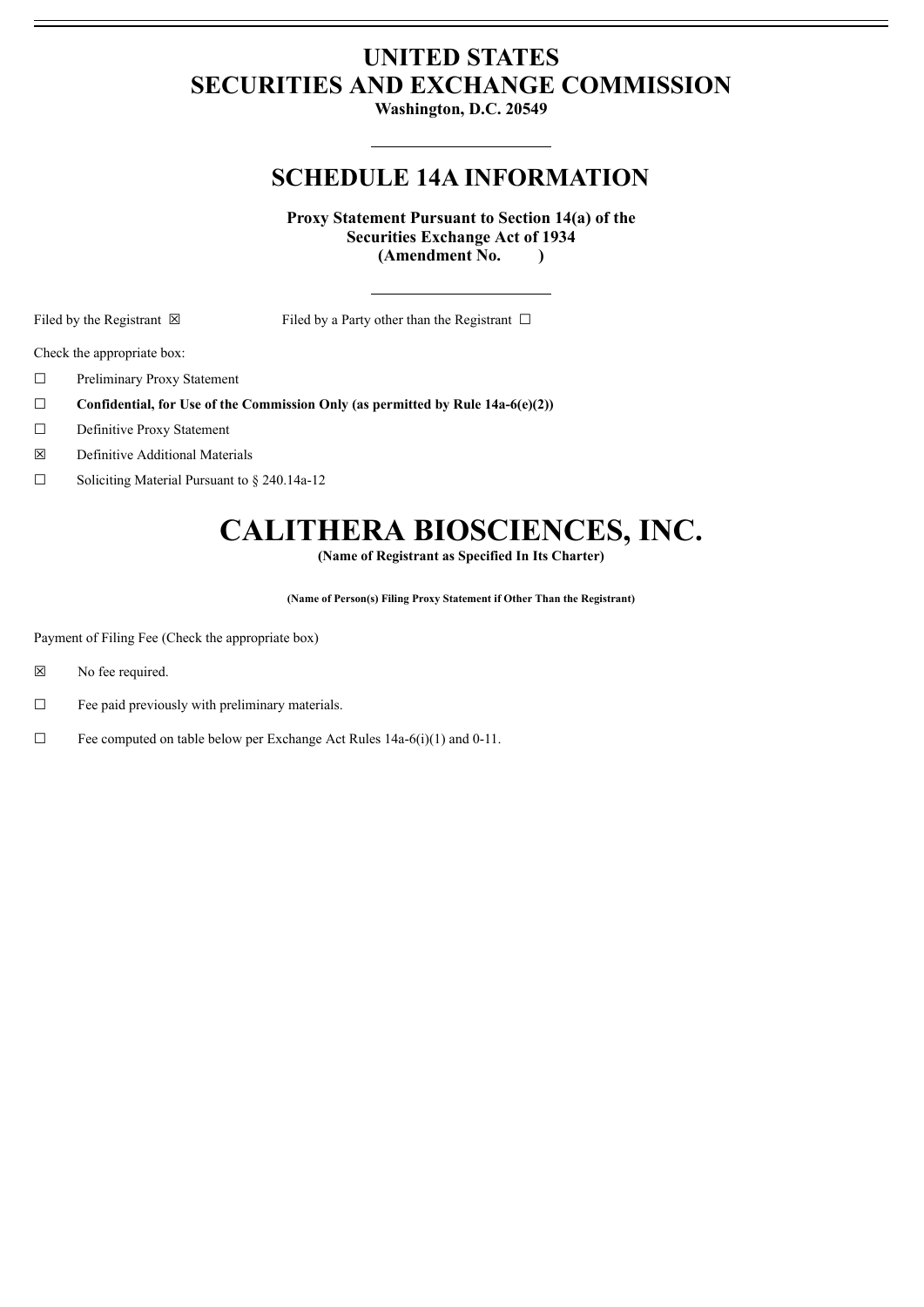

#### **CALITHERA BIOSCIENCES, INC.**

2022 Annual Meeting Vote by May 31, 2022 11:59 PM ET



D79226-P72091

CAUTHERA BIOSCIENCES, INC. 343 OYSTER POINT RIVE **SUITE 200** 

SOUTH SAN FRANCISCO, CA 94080

### You invested in CALITHERA BIOSCIENCES, INC. and it's time to vote!

You have the right to vote on proposals being presented at the 2022 Annual Meeting. This is an important notice regarding the availability of proxy material for the stockholder meeting to be held on June 1, 2022.

#### Get informed before you vote

View the Notice and Proxy Statement and Form 10-K online OR you can receive a free paper or email copy of the material(s) by requesting a copy of the material(s) by 11:59 pm ET on May 17, 2022. If you would like to request a copy of the material(s) for this and/or future stockholder meetings, you may (1) visit www.ProxyVote.com, (2) call 1-800-579-1639 or (3) send an email to sendmaterial@proxyvote.com. If sending an email, please include your control number (indicated below) in the subject line. Unless requested, you will not otherwise receive a paper or email copy.



\*Please check the meeting materials for any special requirements for meeting attendance.